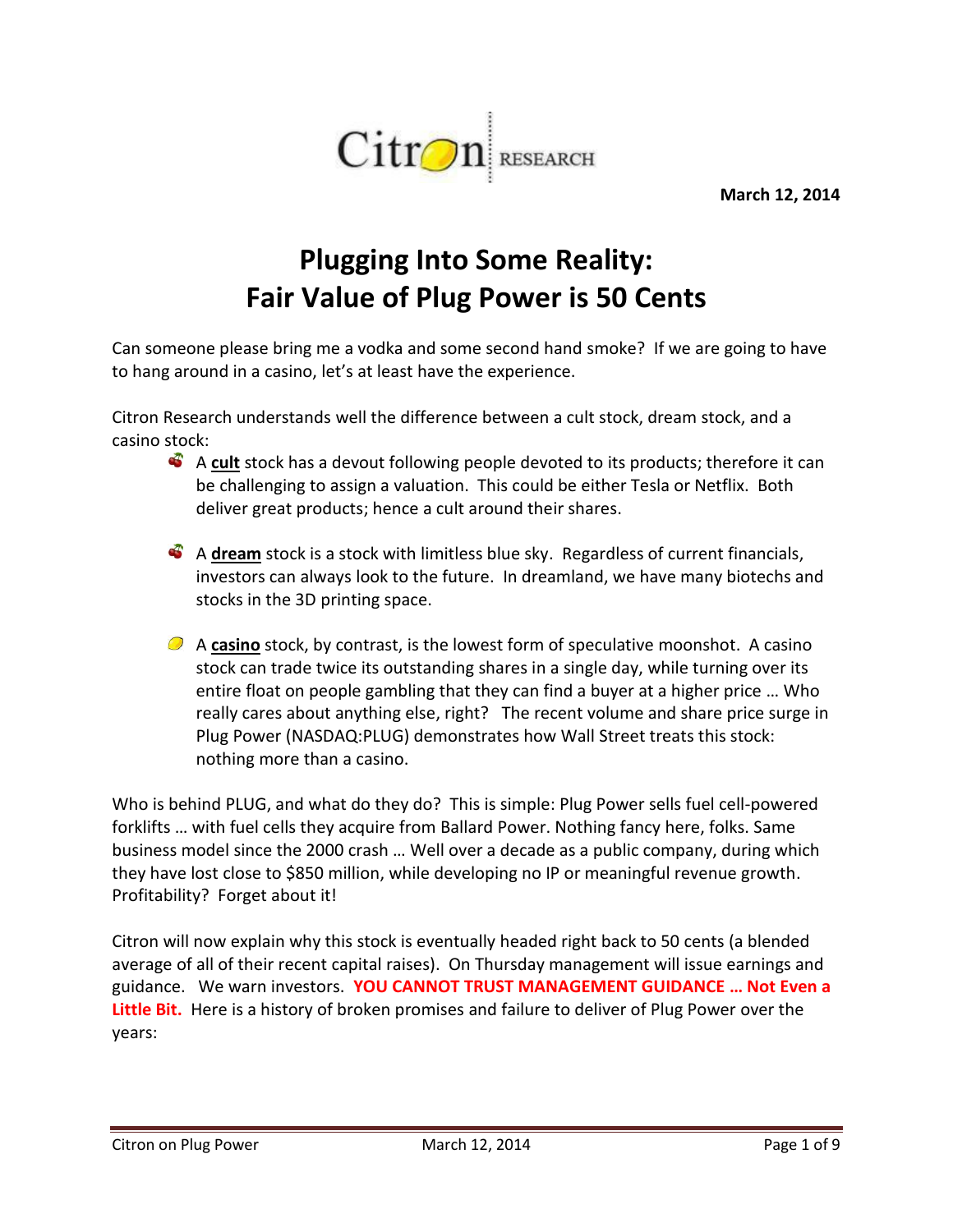Let us look at the promises over the years -- how they are not just misses but complete fabrications. And why is any of this going to change??? Let;s start with recent guidance and comments and look back all the way to 2009.

#### **There was a lot of talk about orders in 2013.**

| <b>Millions, USD</b>     | <b>Orders</b> | <b>Revenue</b> |
|--------------------------|---------------|----------------|
| 2010                     | 12            | 19             |
| 2011                     | 46            | 28             |
| 2012                     | 14            | 26             |
| $2013 * (9 \text{ mos})$ | 44            | 26             |

#### **Actual Orders**

**(Orders calculated using year-end backlog revenue --** 2013E number based on management's guidance of 32 million orders in the 4th quarter, plus prior December 4th business update of 12 million orders between May to Oct  $8^{th}$ . Revenue number is using Cowen's estimate, so 7 million wouldn't be a surprise).

**Results: Shipments of fuel cells declined year-over year.** It simply doesn't appear that **an increase in orders is going to result in an increase in revenues.**

During the nine months ended September 30, 2013 we shipped **639** fuel cell systems to end customers as compared to **873** fuel cell systems shipped during the nine months ended September 30, 2012."

*-- CEO Andy Marsh, Q3 2013 conference call*

This investor presentation slide was made in June 2012:

"We're also on track to meet our target of shipping \$40 million of revenue in 2012….We see significant pickup with our present customer base and are forecasting annual orders to range as expected between US\$50 million to US\$60 million…We do expect that both a ramp in shipment volumes and an increase in share of shipments from new product platforms over the remaining quarters of 2012 will boost gross margins into positive territory."

*-- CEO Andy Marsh, Q1 2012 conference call*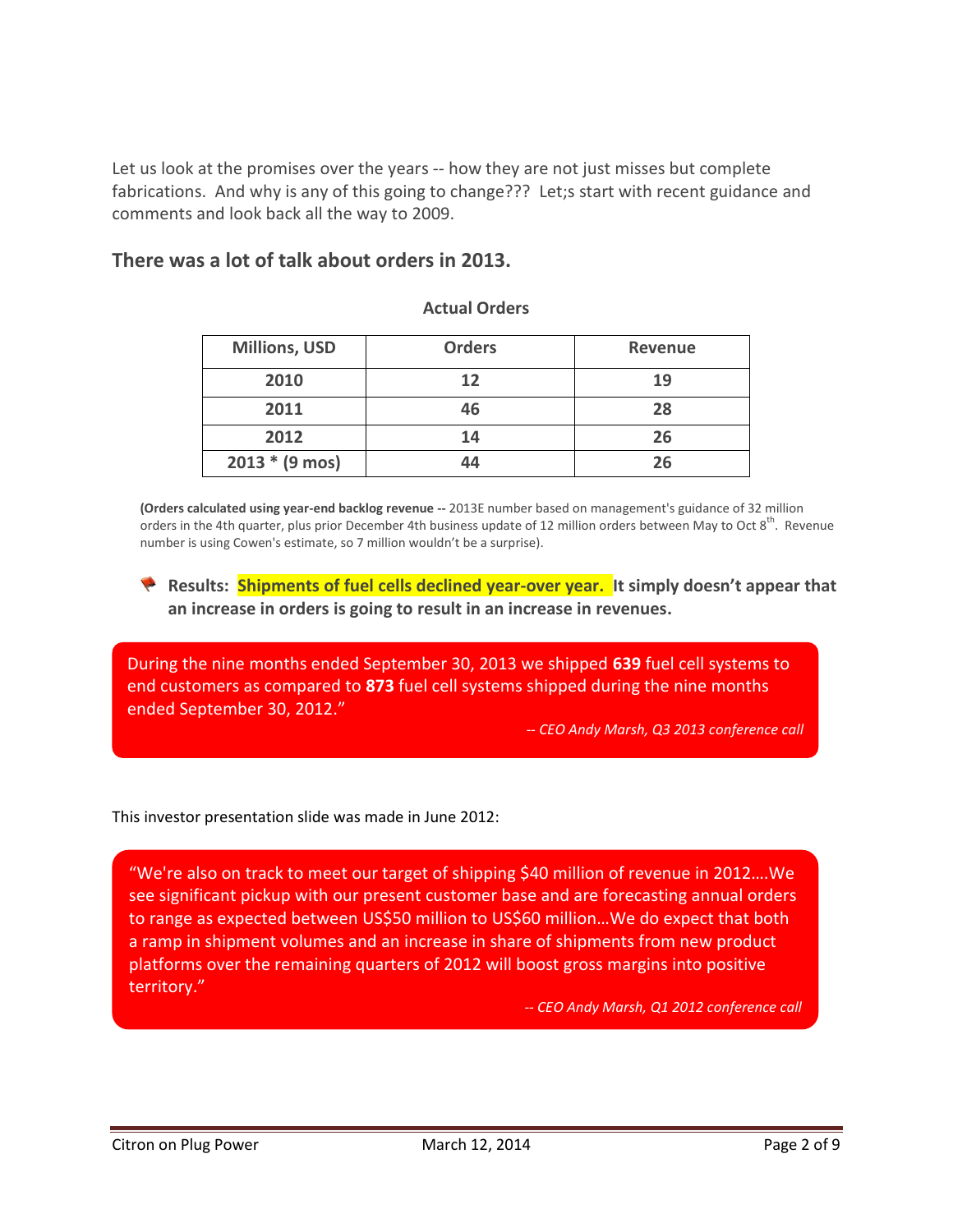

#### Orders:

"We see significant pickup with our present customer base and are forecasting annual orders to range as expected between US\$50 million to US\$60 million."

*-- CEO Andy Marsh, Q2 2012 conference call*

**Results: 2012 actual revenues were … \$26.1M. Gross margins were -55%.**

#### **2 nd quarter, 2011:**

My first question is about guidance, just for clarification. Your prior guidance was, I believe, 1,600 to 2,300 units shipped in 2011. Are you changing guidance now to just more than 1,600?...

Well, Phil, I think based on where we're at and the additional orders that we expect to book at the end of the quarter, we expect to ship still in that target range but more towards the lower end of that range."

*-- CEO Andy Marsh, Q2 2011 conference call*

#### **B** Results: The company shipped 1,024 units in 2011.

"In line with our path to profitability, I would now like to reiterate Plug Power's 2010 milestone. First, Plug Power will dramatically increase unit shipments for the year, shipping between 2100 and 2300 systems consisting of at least 1100 GenDrive and 1000 GenSys fuel cells. Second, consistent with these shipments, Plug Power will generate between mid 40 and low \$50 million in revenue. Plug Power will achieve a gross margin percentage in the mid-teens."

*-- CEO Andy Marsh, Q1 2009 conference call*

**Results: 2010 revenue of \$19.5M and GM of -39%.**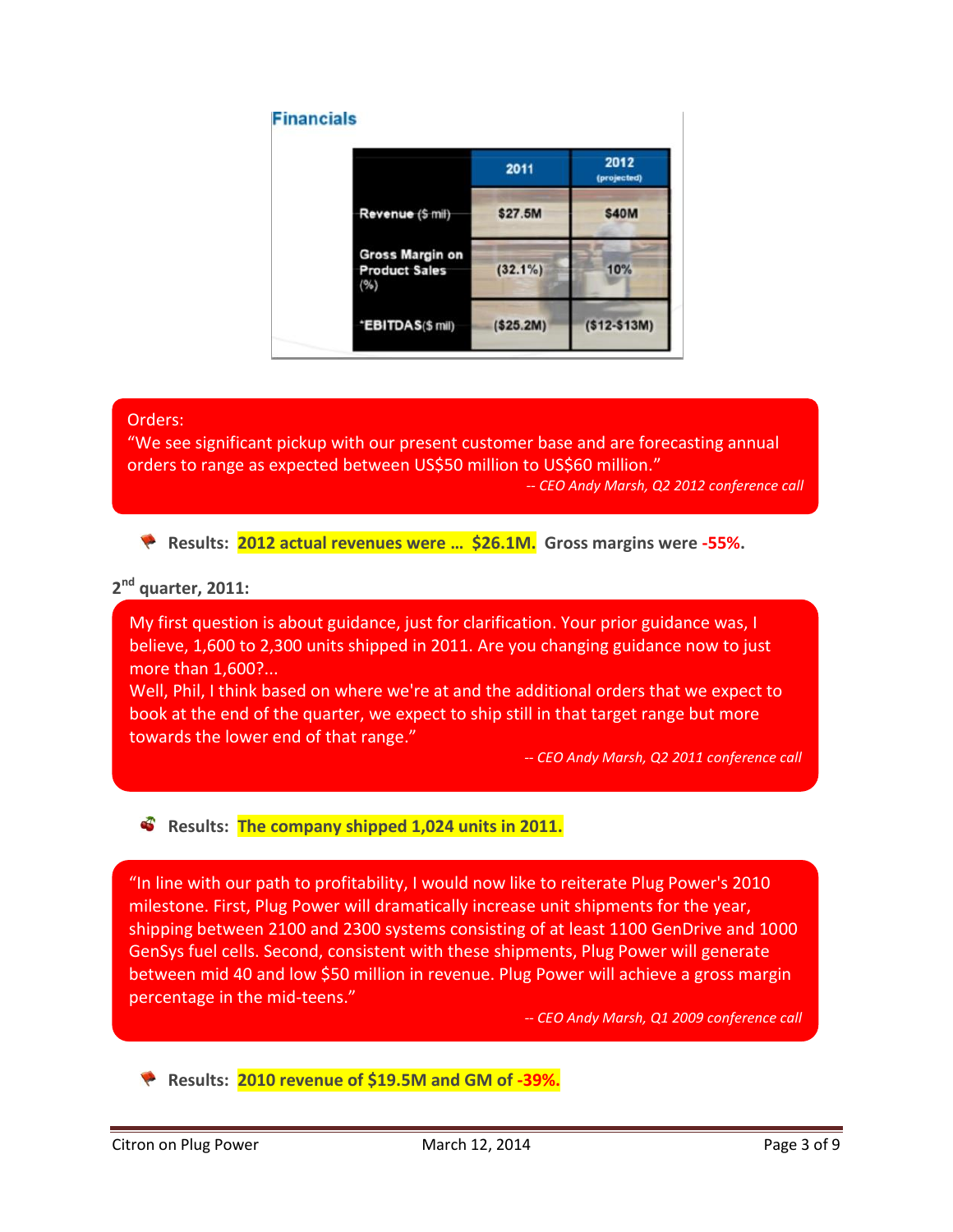We dug back further through the past 4 years and beyond – there's a consistent string of broken promises, and complete unaccountability for management guidance. Just like the above example, the company does not only miss earnings estimates, but are actively and intentionally deceptive in their projections.

As far back has Citron Research can find, Plug Power has NOT ONCE delivered the amount of units that investors were promised. The company's promotional practices have become so outrageous that on their own website, posted as "company news", they reprint an article from a Seeking Alpha poster:

[http://www.plugpower.com/News/CompanyNews/12-03-12/WHY\\_PLUG\\_POWER\\_COULD\\_DOUBLE.aspx](http://www.plugpower.com/News/CompanyNews/12-03-12/WHY_PLUG_POWER_COULD_DOUBLE.aspx)

**Results: They missed this published estimated by close to 50%.**

## **Money Talks … Bullshit Walks.**

Citron Research believes that management's lack of honesty or conviction about the future of their company was most evident last year. While operating under a going concern from their auditor, the company did a **capital raise at .15 cents …**with a .15 cent warrant! Guess how many shares management bought? Below is a table of the capital raises of company during 2013. Management did not participate in ANY of these capital raises. Management's only participation was to take some stock in lieu of salary from a preexisting agreement while the company was on a trajectory to bankruptcy.

<http://www.sec.gov/Archives/edgar/data/1093691/000100329713000281/xslF345X03/marsh.xml>

|                               | Date    | <b>Shares</b><br><b>Issued</b><br>(Millions) | <b>Share Price</b> |
|-------------------------------|---------|----------------------------------------------|--------------------|
| <b>Equity Raise</b>           | 9/16/13 | 21.39                                        | 0.54               |
| Air Liquide Convertible Raise | 5/8/13  | 10.97                                        | 0.24               |
| <b>Equity Raise</b>           | 2/20/13 | 43.42                                        | 0.15               |
|                               |         |                                              |                    |
| <b>Total Shares Raised</b>    | 75.78   |                                              |                    |
| <b>Average Price</b>          | 0.27    |                                              |                    |

#### **Plug Power Capital Raise Events in 2013:**

It should be noted that the equity raises above all had warrant coverage, which made the deals even sweeter for the investors … yet management was noticeably absent. In contrast to Elon Musk, who committed nearly his whole life saving into his Tesla investment when they were just starting out, management of Plug Power wouldn't even buy the stock at .15 cents just one year ago.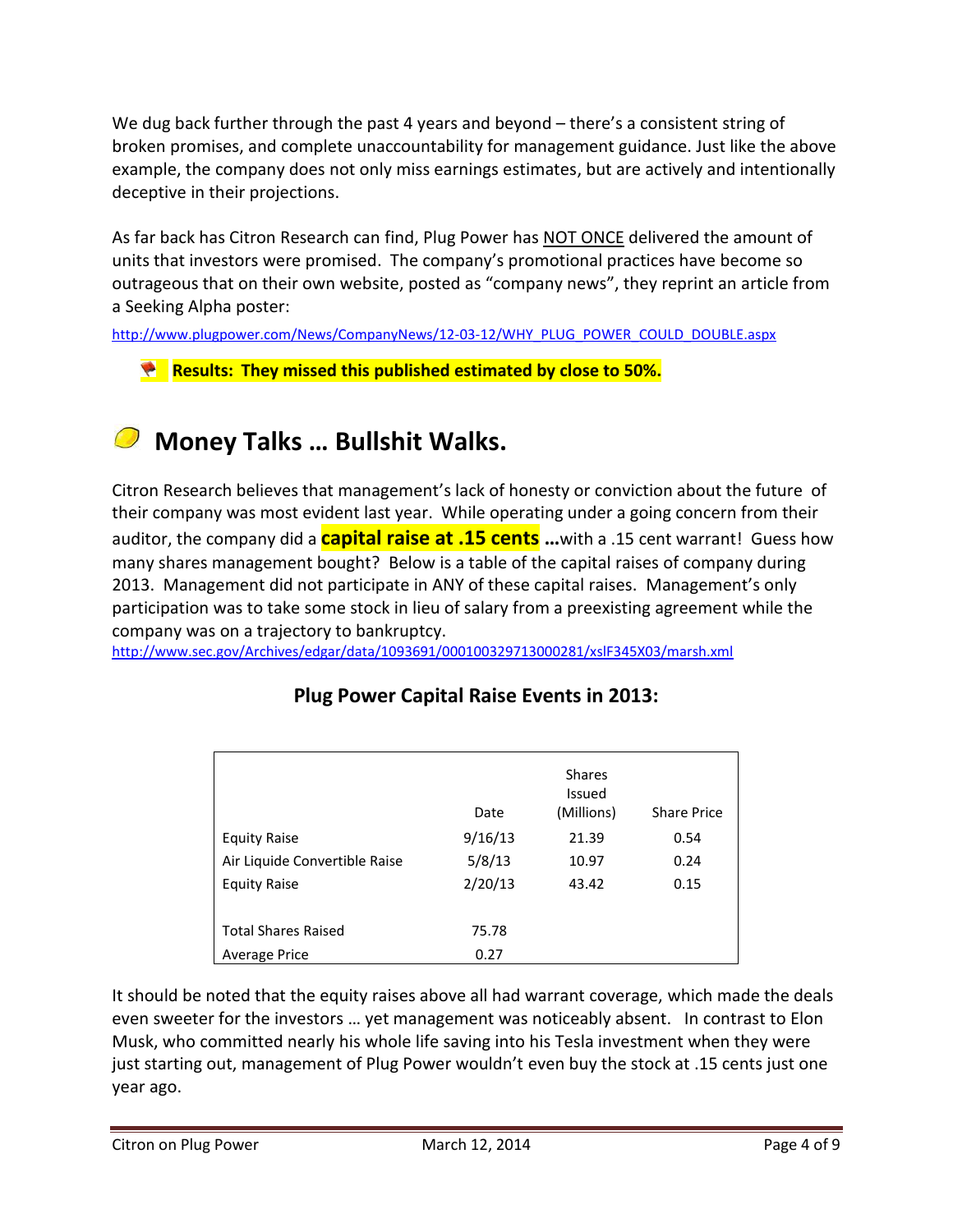Following this span of extraordinarily trashy capital raises, management deception has not slowed down either. In a February 26, 2014 interview CEO Marsh says:

"**The balance sheet's been the best it's been since I've been with the company.** As of at our announcement in mid-January, after raising \$30 million, we have \$46 million on the balance sheet. We will use about \$10 million in operating cash this year, and we will leave this year profitable, and **so we see no need for cash to fund the present business plan**."

*-- CEO Andy Marsh, 2014 interview*

<http://finance.yahoo.com/news/exclusive-interview-andy-marsh-president-185800025.html>

Almost exactly one week after making that comment, the company sold another \$22.4 million worth of stock at 15% discount to prior day closing price (\$5.75). Even Marsh himself could not ever dream this stock would ever get over \$5, so the company helped themselves to yet another helping of the public's money.

OK, so what has changed in one year since the stock was .15 cents? ABSOLUTELY NOTHING! IF ANYTHING THE STORY HAS GOTTEN WORSE. All investors have to know is right in the public filings about the past year trends of the company:

Revenue for the 9 months ended September 30, 2013 was \$18.6M, vs \$20.2M for the prior year. Nothing more needs to be said.

### **C'mon Citron- What about WalMart and FedEx? Doesn't that mean some great things ahead?**

Anyone close to the story knows that Wal-Mart and Fedex, amongst a few other multinationals, have been Plug Power Customers for the past few years. The main reason is not because PLUG has built a better mousetrap but rather to take advantage of the 1063 Treasury Program that gives tax credits for renewable energy. Wal-Mart, big user of these credits, has gone as far as to install solar panels on the roofs of many of their stores.

> <http://www.chadbourne.com/files/upload/Kogan-REITS-Post-1603-Solar-Finance.pdf> <https://www.solsystemscompany.com/blog/tag/renewable-energy/>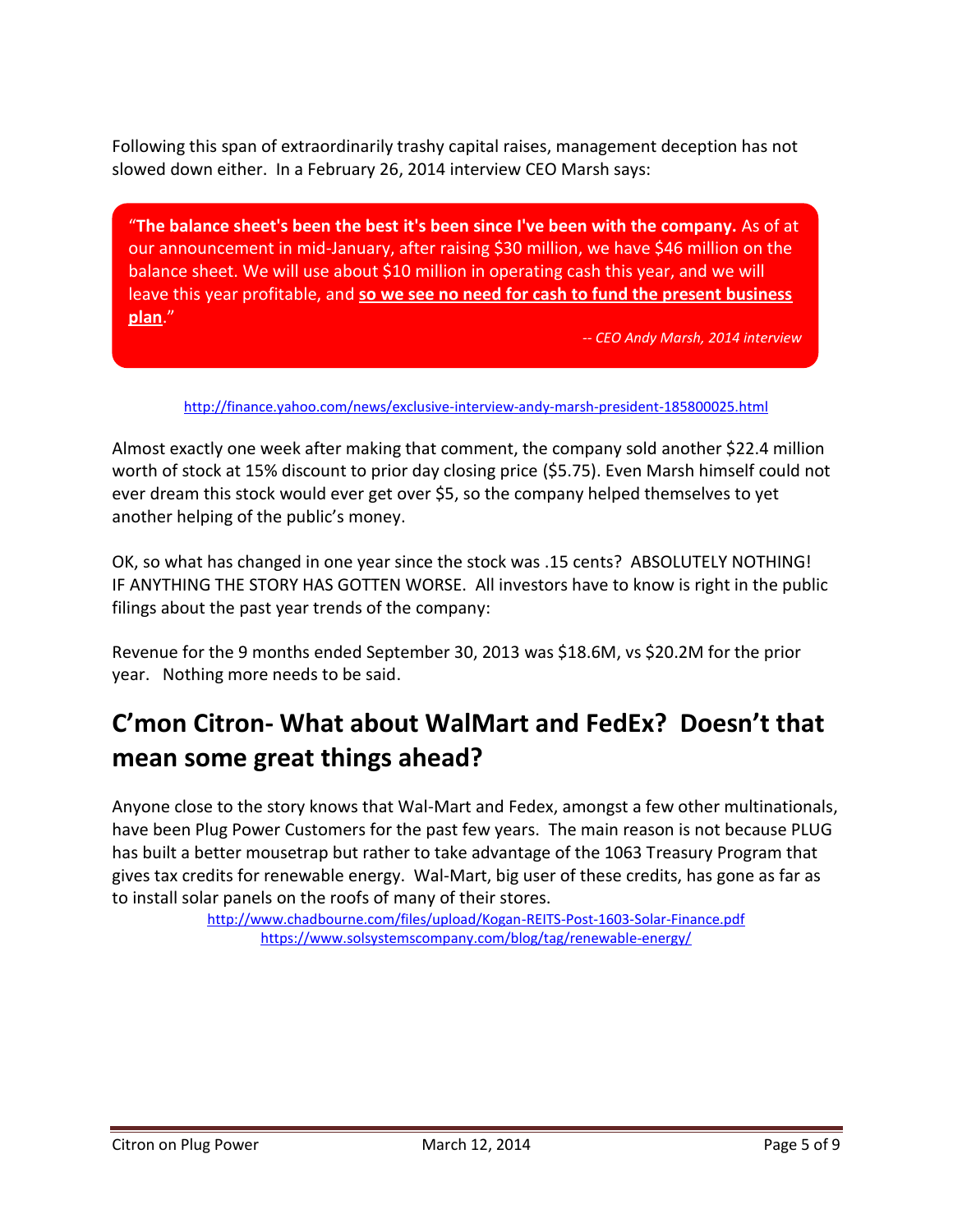This is not Citron talking, but rather a Fuel Cell Industry Journal:

"Materials handling vehicles (MHV) continue to be an important niche market for the fuel cell industry. This application was popularized in 2009 thanks to funding allocated from the American Recovery and Reinvestment Act, which saw the subsidized sale of fuel cell equipped forklifts deployed at the warehouses of many high-profile American brands, including BMW Manufacturing, Coca-Cola, FedEx and Walmart."

> *--FuelCellToday Industry Review 2013*

[http://www.fuelcelltoday.com/media/1889744/fct\\_review\\_2013.pdf](http://www.fuelcelltoday.com/media/1889744/fct_review_2013.pdf)

### **But All of this is About to End**

At the end of 2016, this punchbowl will get taken away, which can, in the company's words be their deathblow. In this 2012 letter to the House Ways and Means committee, CEO Marsh describes the need to continue Federal incentives to make their business work … and without them, the technologies are going to go overseas.

[http://waysandmeans.house.gov/uploadedfiles/plug\\_power\\_inc.\\_fc42612.pdf](http://waysandmeans.house.gov/uploadedfiles/plug_power_inc._fc42612.pdf)

This is disclosed in stark relief as a risk factor in their 10-K:

**C** From 10-K for 2012:

**"Some conditions or contingencies that are out of our control may include, but are not limited to, government tax policy, government funding programs, and government incentive programs."**

What is most astonishing is that even with government subsidies and "lack of competition", Plug Power still cannot either make a profit or even grow revenue in a meaningful way. Imagine how bad this business will become at the end of 2016.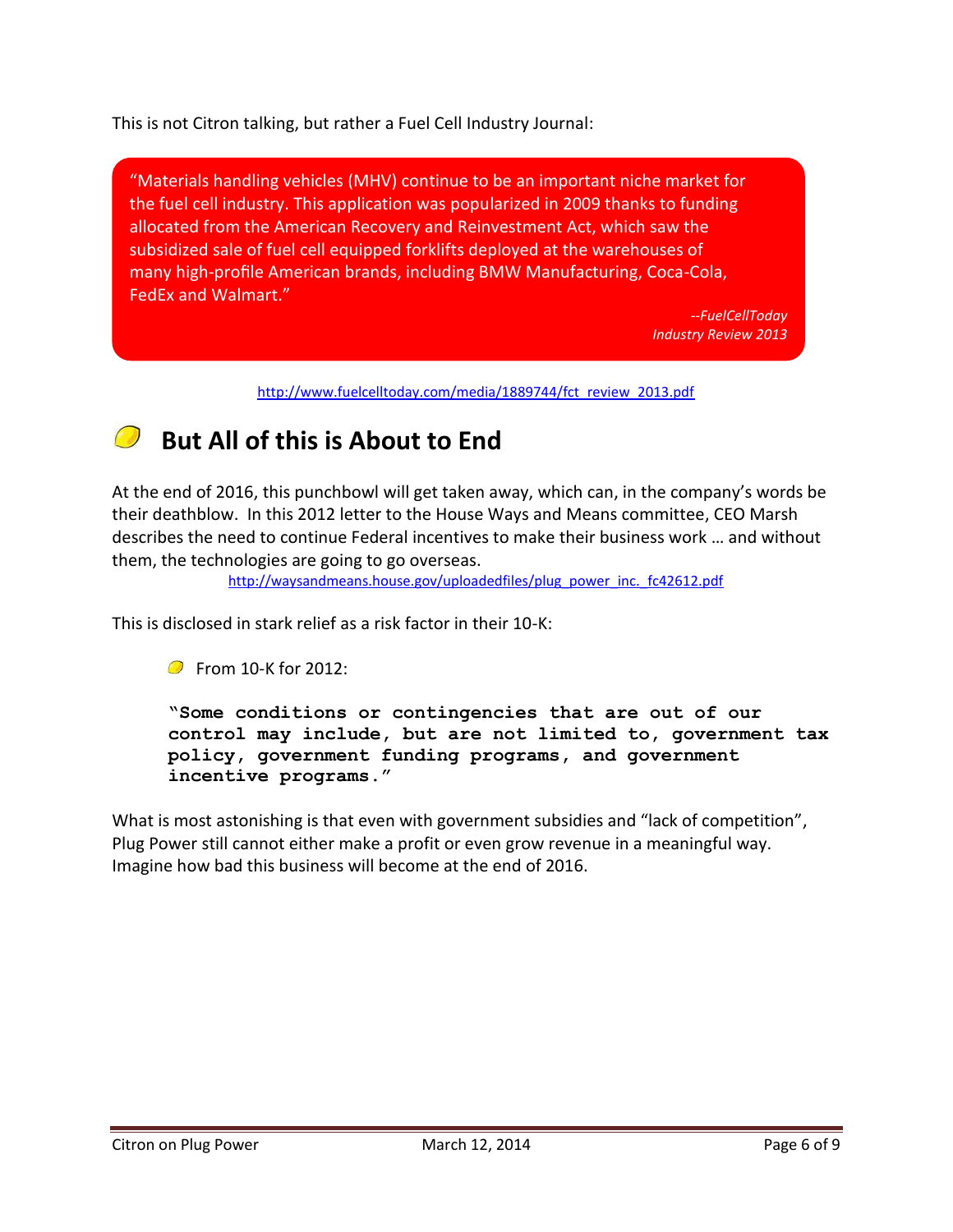# **Damned if You Do, Damned if You Don't**

If by some chance, fuel cell forklifts do find themselves a market, there are numerous better financed companies waiting to enter the space – which has no competitive moat whatsoever protecting it. Here are two such examples of companies with plans established if demand increases.

It seems like Plug Power's only competitive advantage is going to be selling product at negative gross margin.

**If** the business can every show financial viability, say hello to Still and Toyota:

[http://www.fuelcelltoday.com/news-events/news-archive/2013/december/viessmann-to-use-hydrogen-fuel-cell](http://www.fuelcelltoday.com/news-events/news-archive/2013/december/viessmann-to-use-hydrogen-fuel-cell-forklift-truck-at-german-headquarters)[forklift-truck-at-german-headquarters](http://www.fuelcelltoday.com/news-events/news-archive/2013/december/viessmann-to-use-hydrogen-fuel-cell-forklift-truck-at-german-headquarters)

<http://www.toyotaforklift.ca/pages/about-us/toyota-philosophy/environmental-focus/future-vehicles.aspx>

The only thing holding back Plug Power's better funded competitors is the proof that this business can be sustained concept without subsidies.

Plug Power does have one barrier to entry, though. No one else wants to lose \$800 million selling a product in which they don't even own the technology.

## **Forget About Citron- What do the Other Professionals Have to Say?**

Alternative Energy and Clean Technologies are some of the most thoroughly covered sectors on all of Wall Street. Despite the popularity of this sector, only 1 analyst covers Plug Power. And who is this analyst? It's our pal Rob Stone from **Cowen and Company**! Not too surprisingly, Cowen just facilitated an offering for PLUG.

Cowen and Mr. Stone have assigned a price target of \$5.50 to Plug Power, which we believe to be extremely generous. Citron Research has had an interesting year with Mr. Stone and Cowen. This is the same analyst that put a \$46 price target on Unipixel in 2013 … the same month Citron focused its commentary on the company. Citron's take was a single digit stock.

> <http://online.barrons.com/article/BT-CO-20130429-705604.html> <http://www.citronresearch.com/unipixel-stop-the-presses/>

Needless to say the stock has gone from \$35 to \$10, while Cowen and Stone capitulated and eventually lowered their target to \$10.

<http://online.wsj.com/article/BT-CO-20140102-703457.html>

Citron Research and Mr. Stone and Cowen met up again in November as he/they put a \$62 price target on VoxelJet.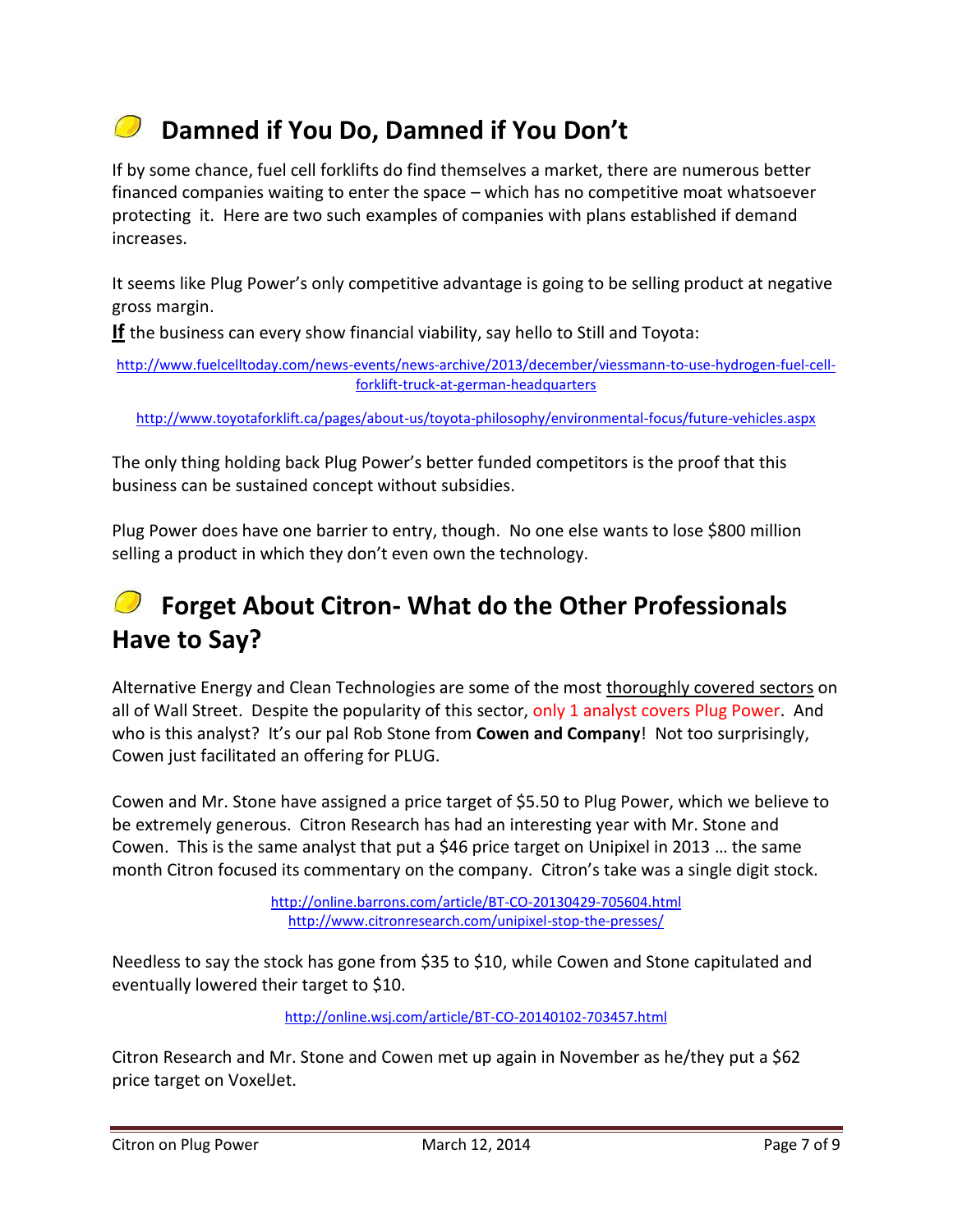[http://www.streetinsider.com/Hot+New+Coverage/Cowen+Starts+Voxeljet+AG+\(VJET\)+at+Outperform/8871456.h](http://www.streetinsider.com/Hot+New+Coverage/Cowen+Starts+Voxeljet+AG+(VJET)+at+Outperform/8871456.html) [tml](http://www.streetinsider.com/Hot+New+Coverage/Cowen+Starts+Voxeljet+AG+(VJET)+at+Outperform/8871456.html)

The same month Citron published on VoxelJet: <http://www.citronresearch.com/wp-content/uploads/2013/11/vjet-Q1-comment-final.pdf>

#### **In the following 5 months the stock has soared … from over \$60 to \$32.**

While we would love to call Mr. Stone incompetent, we will not. Instead we will call him a "company man" who takes one for the team. Cowen raises money and he puts out a buy recommendation. **It should be noted that even with his most glowing recommendation, he could only get to \$5.5 a share on Plug Power(which is probably \$5 too high,)**

Investors must note that unlike other clean tech stock – Plug Power owns no unique technology. As we see in their filings:

# **Intellectual Property: Nothing Special**

In their own 10-K, they admit they don't have proprietary protection :

""We believe that neither we nor our competitors can achieve a significant proprietary position on the basic technologies currently used in PEM fuel cell systems."

*--Plug Power 10-K*

<http://www.sec.gov/Archives/edgar/data/1093691/000100329713000101/esplugpower10k1.htm>

Remember, Plug's primary source for the power systems in those forklifts comes from Ballard Power.

### **Gun to Head: So I Have to Own a Fuel Cell Company…**

While we believe this entire space has entered a speculative frenzy, investors would be better suited buying Ballard Power(NASDAQ:BLDP), the actual power and technology provider to PLUG. Also financially, even ignoring their recent run-up, there is a gross disconnect in share price … while Ballard has established multiple revenue streams with their fuel cell technology.

Plug Power (PLUG):

- $\bullet$  Trades at 61x revenues
- $\odot$  Market cap, fully diluted, (remember the warrants) currently valued \$1.6 Billion

Ballard Power (BLDP):

- \$\,\$810M Enterprise Value
- $\bullet$  Trading at "only" 13.2x sales (rough calc based on 10M warrants O/S)